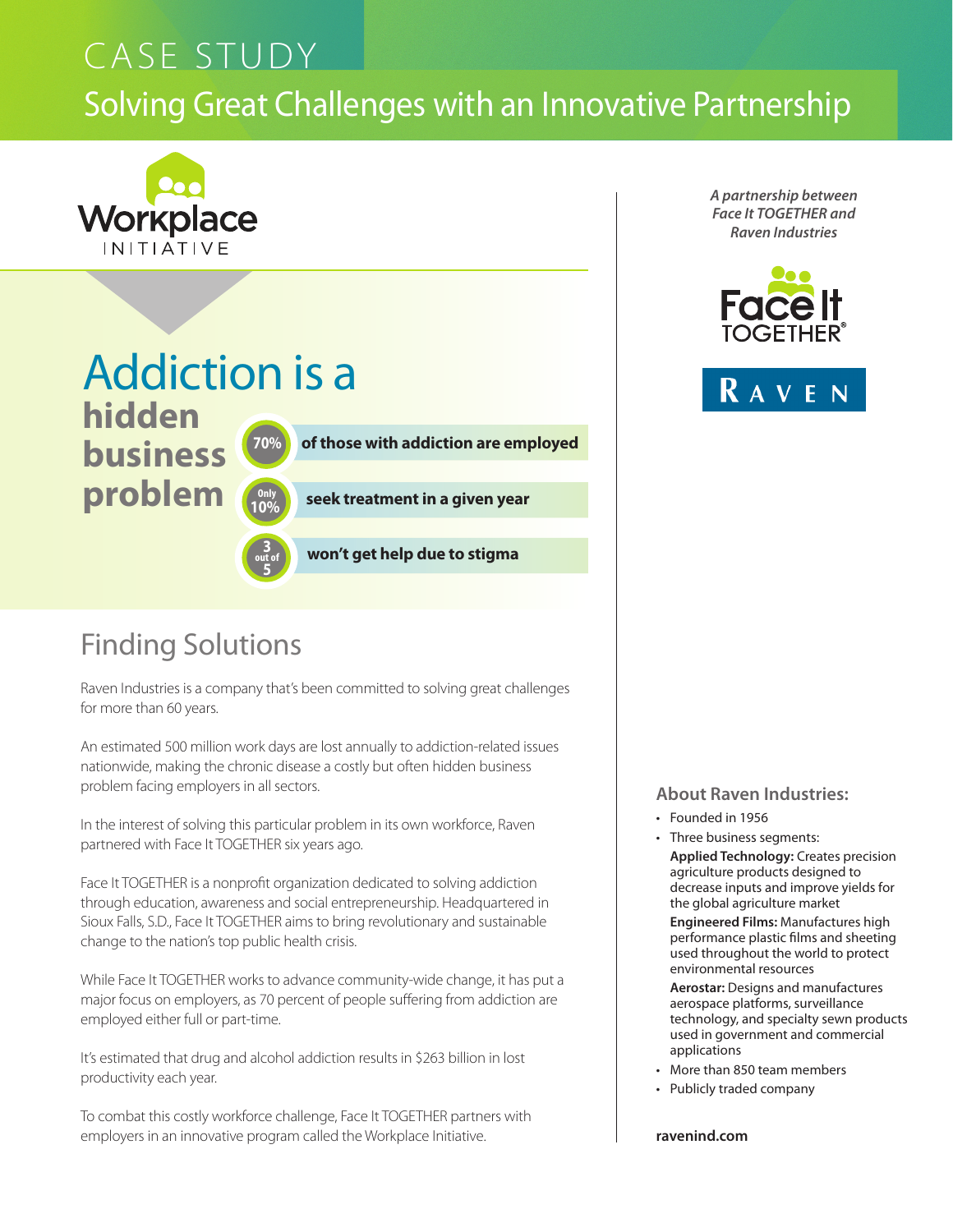## **PAGE 2**

The Workplace Initiative is all about shifting workplace culture when it comes to addiction. This includes reducing barriers to seeking help, providing access to confidential support and eliminating shame and stigma associated with the disease. Each Workplace Initiative can be customized to the specific needs of any business.

Face It TOGETHER Sioux Falls has partnered with 30 businesses since it first launched the Workplace Initiative in 2009. Raven Industries is one of its largest employer partners.

Raven is a diversified technology company with three separate business segments and more than 850 team members.

When Raven first partnered with Face It TOGETHER six years ago, they already had an EAP program and a licensed counselor who visited the property weekly. Raven's leadership sought out the Face It TOGETHER partnership because of its unique cultural focus on wellness in the workplace and the desire to do something specific to address addiction.

#### **We Just Care About Our People**

CEO Dan Rykhus said the company's history serves as a rallying point for team members, in addition to keeping them grounded and focused on Raven's mission.

"Raven has a 60-year history. We were started by a group of scientists and engineers, and they were driven by this desire to solve these great challenges," he said. "They didn't just start a business to make money. They started it to do something significant that they thought was important. And that's carried all the way through the company. And that's what drives us today — to make a difference in the world through the work that we do."

"The phrase 'solving great challenges' is not just something we put on our website — it's the driving force behind our day-to-day work at Raven," said Jan Matthiesen, Raven's vice president of human resources. That requires a lot of innovation and creativity, as Raven's three business units are in very niche markets.

These great challenges include feeding the world by increasing the crop yield of farmland; protecting natural resources and asset quality by covering crops with special films so chemicals aren't released into the air; and connecting the world through improved communication and access (i.e. Google's Project Loon, which brings the Internet to remote parts of the world via high-altitude balloons).

"It's a fascinating company. We're always looking at the next big challenge facing this world that we have to help solve," said Matthiesen.

Raven strives to excel in four areas, which they call Dimensions of Competition: Quality, Service, Innovation and Peak Performance — Raven's term for the level at which each team member is best equipped to do their job well. Peak Performance is applied to each person's mind, body and spirit.

**"**We avoid turnover and get high productivity, and people are more fulfilled and enjoy their work life here. Face It TOGETHER fits into that big picture by helping with one of the worst diseases that people deal with."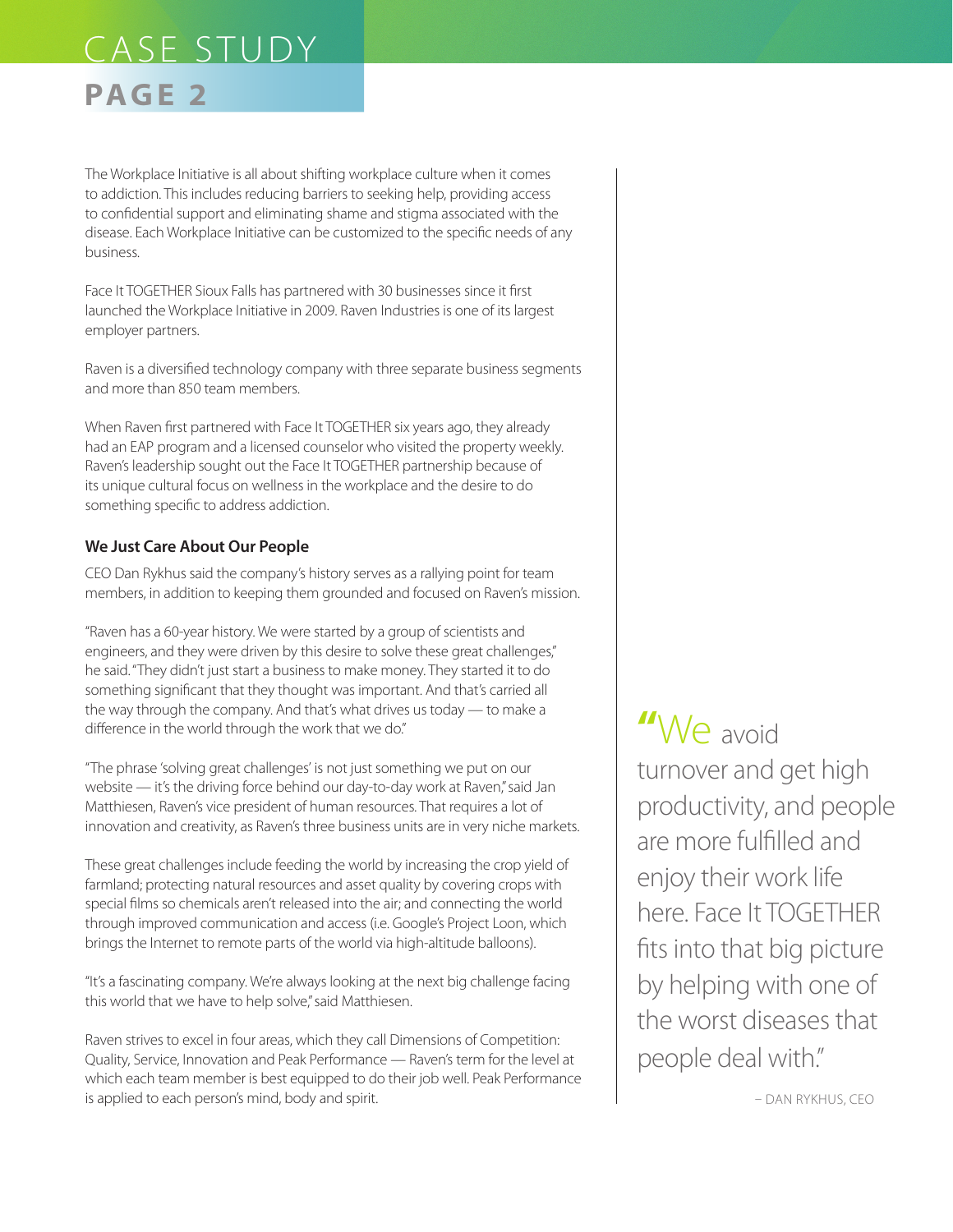## **PAGE 3**

"We compete by having people who are at their peak," Matthiesen said. "Peak Performance is our commitment to prepare ourselves as individuals as well as a corporation to be our best."

Rykhus echoed that sentiment, saying that if team members have help dealing with illnesses, continue to learn and stay connected to a purpose, they'll perform at the high end of their capability.

"We avoid turnover and get high productivity, and people are more fulfilled and enjoy their work life here. Face It TOGETHER fits into that big picture by helping with one of the worst diseases that people deal with," he said.

Raven's commitment to Peak Performance for its employees is taken seriously. A big part of that is physical fitness — Raven has a gym for its team members, offers courses on health and other topics and recently implemented Peak Time, which allows team members to take eight to 12 paid hours each year to volunteer, work out or try something new that answers the question, "What would help me be a better me?"

Raven has hosted classes on mental illness, nutrition, budgeting 101, meditation and others in the interest of giving its team members a way to learn, grow and be well rounded.

"With this company, we just care about our people. We really want them to be happy in their lives," Matthiesen said. "When our team members perform at their peak, our customers are better served and our product quality excels. Additionally, our team members are healthier and happier in their professional *and* personal lives."

Alison Robey, Director of Operations at Raven Engineered Films, said managing people has been the best part of any job she's had. With the company for more than four years, Robey said that when team members feel supported, good results follow.

"It's a different culture than I've been in during previous jobs but it really works. I think this is an absolutely fabulous place to work," she said. "The culture here is probably the best in terms of how people are treated and the importance that is put on the people."

### **Driving Culture Change**

The Workplace Initiative aligns closely with Raven's emphasis on wellness. It's designed to remove barriers to help-seeking by reducing stigma, shame and fear, and by providing peer support for addiction.

There were no reservations with the Workplace Initiative implementation, Rykhus said.

**"**It's a different culture than I've been in during previous jobs but it really works. I think this is an absolutely fabulous place to work."

– Alison Robey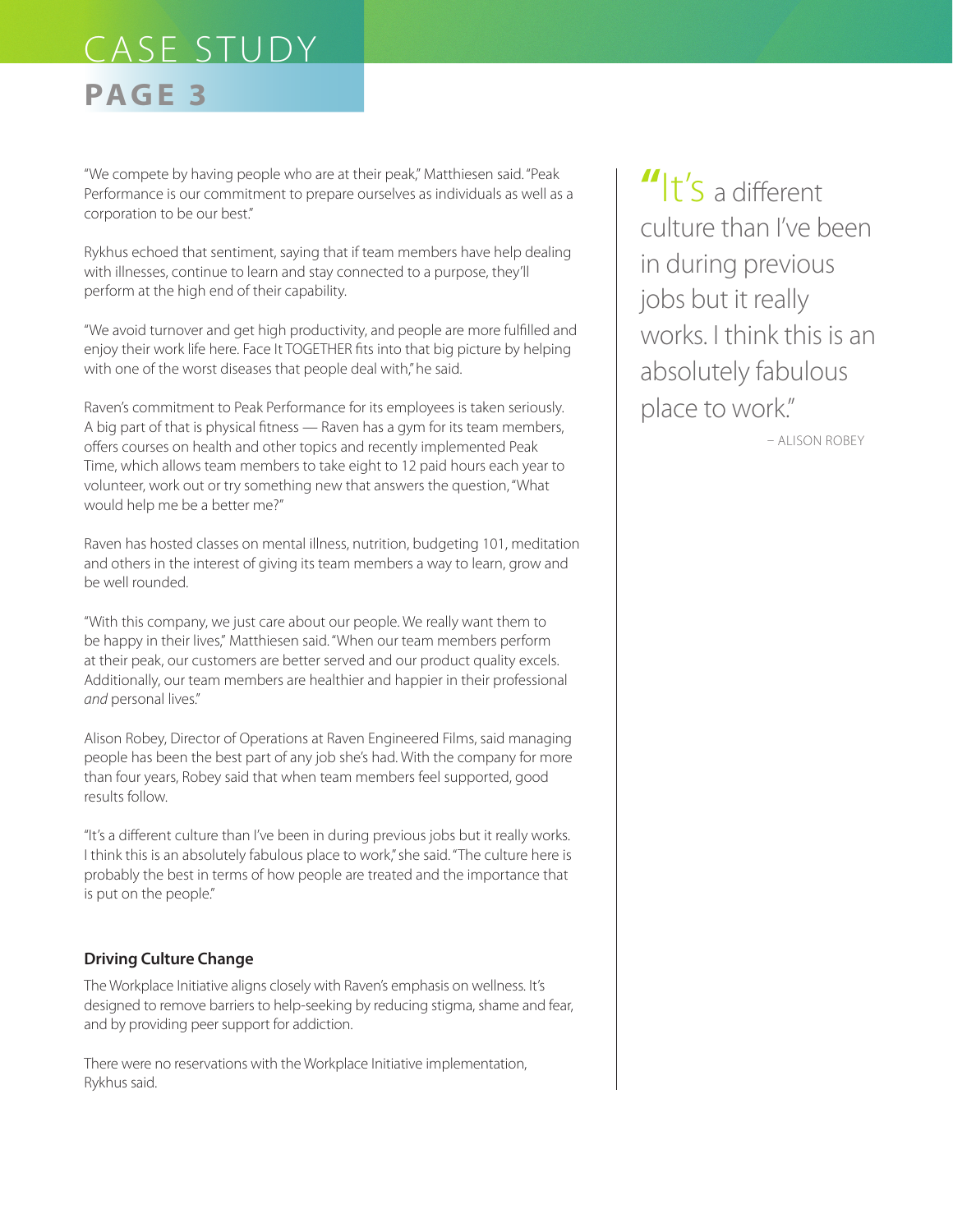### **PAGE 4**

"We've definitely seen improvements, but I'm reminded how slow a process it is to change awareness about addiction. We've made great strides. But it's so ingrained in our culture that addiction is some sort of weakness, or something that people choose to not work hard and overcome," he said. "We've made a lot of progress, but we're not done."

Rykhus added that in addition to supporting Raven's existing mission to provide a fulfilling workplace for its team members, the Workplace Initiative makes a lot of sense financially.

Less absenteeism, higher productivity and a decrease in turnover are all things that lead to better profitability for the company, he said.

"But it's not only those things. It's the same reason that we help people with melanoma screenings or breast cancer screenings or any of the other work that we do to help people in their wellbeing," Rykhus said. "There are a lot of other good reasons to invest in Face It TOGETHER to address addiction."

Matthiesen said Raven recognizes that there are very few families unaffected by addiction in one way or another.

"What we did by partnering with Face It TOGETHER was let people know that it was okay to come forward and ask for help," she said. "That we as a company are going to treat it like any other disease."

#### **You Can Make a Difference in People's Lives**

Raven has invested approximately \$44,000 in the Workplace Initiative since 2012. Its team members have taken two Employee Attitude Surveys, one in 2010 and one in 2012, to benchmark and track change. Employees also participate in ongoing training every other year. Additionally, on-site recovery coaching is offered every other week.

Raven also has several Co-Workers in Recovery and Company Champions, who are spread throughout different management levels in the company's three businesses.

Co-Workers in Recovery is a peer support program that presents specific team members as resources in the company. This gives employees and family members suffering with or affected by addiction a person to talk to if needed.

Company Champions aren't in recovery themselves, but much like the Co-Worker in Recovery Program, they're available for fellow team members if they need to reach out.

In addition to every new hire being briefed on the support that Face It TOGETHER provides, Raven has also made changes to a few policies as a result of the partnership. The most notable, Matthiesen said, allows team members to come back to work after failing a random drug test as long as they go to treatment and can pass another drug test. This stipulation comes from a safety concern for team members that operate forklifts and other machinery. Before, a failed drug test resulted in 30 days of unpaid leave.

# Key elements

**of the Workplace Initiative include:**

- **In Workplace education and outreach programs**
- **Coordination with employee assistance, wellness** and benefits programs
- **Supervisor training and support**
- **I** Human resources support
- **Peer recovery coaching and navigation to** services (virtual or in person)
- **Co-Workers in Recovery peer support program**
- **Outcomes measurement**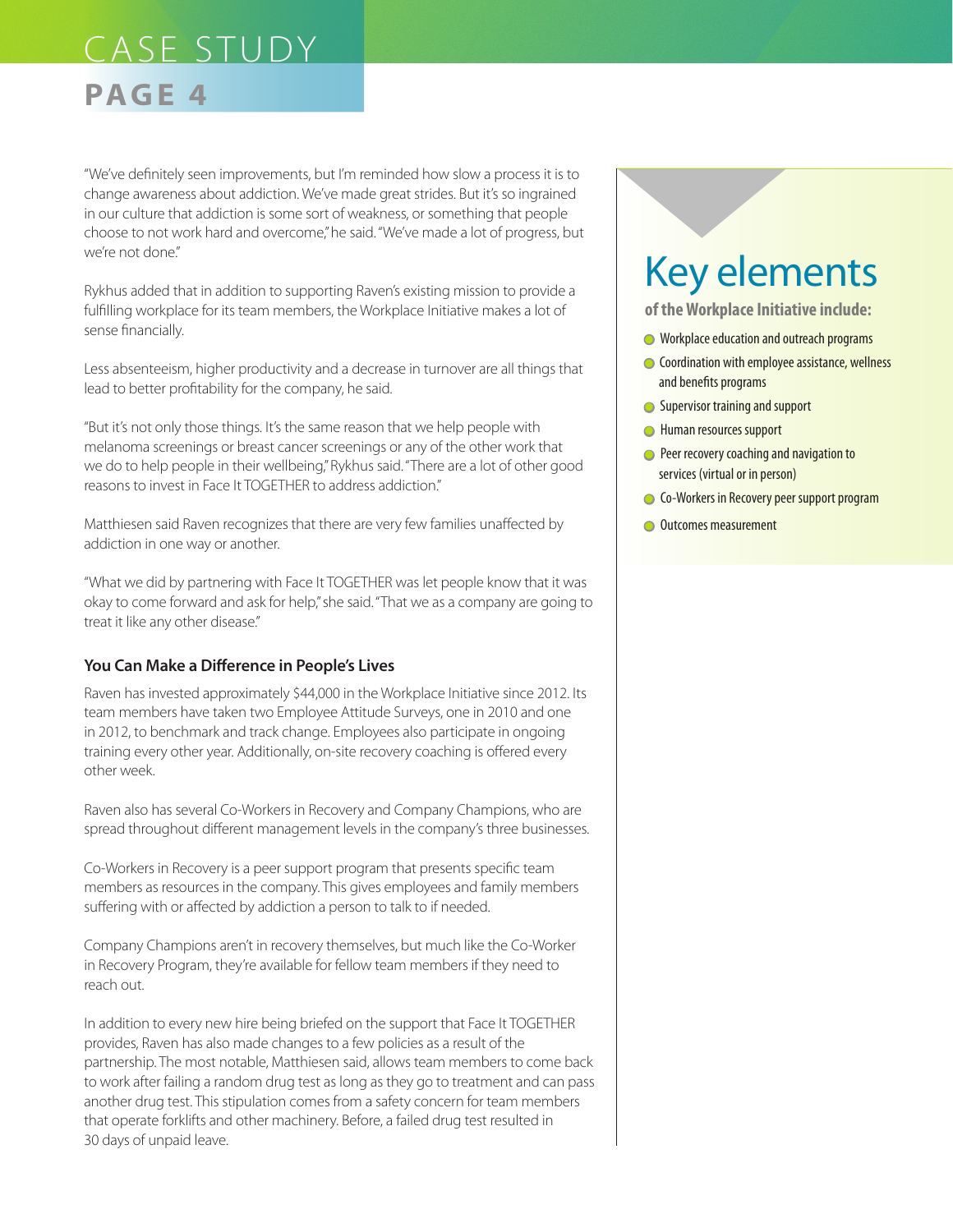## **PAGE 5**

Matthiesen also pointed out the importance of making attendance mandatory for the initial Workplace Initiative educational sessions, to lay the groundwork for decreasing stigma and related barriers. Similar to sexual harassment training, Raven team members know Face It TOGETHER training will take place on a regular basis, she said.

Ultimately, the Workplace Initiative and other policy changes come down to helping people keep their jobs, as well as be fulfilled by them.

A Company Champion for about a year, Robey said she wants to be sure that every person at Raven knows exactly who they can go to for help. Robey hasn't suffered from addiction herself, but, as with many of us, has had family members who have suffered from this disease.

A few people have come to her for help, she said.

She became a Company Champion for the same reason she likes managing people — to help people achieve things in their lives they didn't think were possible.

"The philosophy that I have and how I'm leading this organization, is that if you provide your employees the right coaching, the mentoring and the support, you can make a difference in people's lives," she said. "And that's what I would like to be able to do"

**Raven's employee survey results:**



### **It Changed Their Lives**

The first year Raven hosted Face It TOGETHER training, 11 team members came forward, saying either they or loved ones were suffering from addiction.

"And what a difference that made," Matthiesen said. "We had team members that became well and they are survivors now and it changed their lives."

**"**What we did by partnering with Face It TOGETHER was let people know that it was okay to come forward and ask for help," she said. "That we as a company are going to treat it like any other disease."

– Jan Matthiesen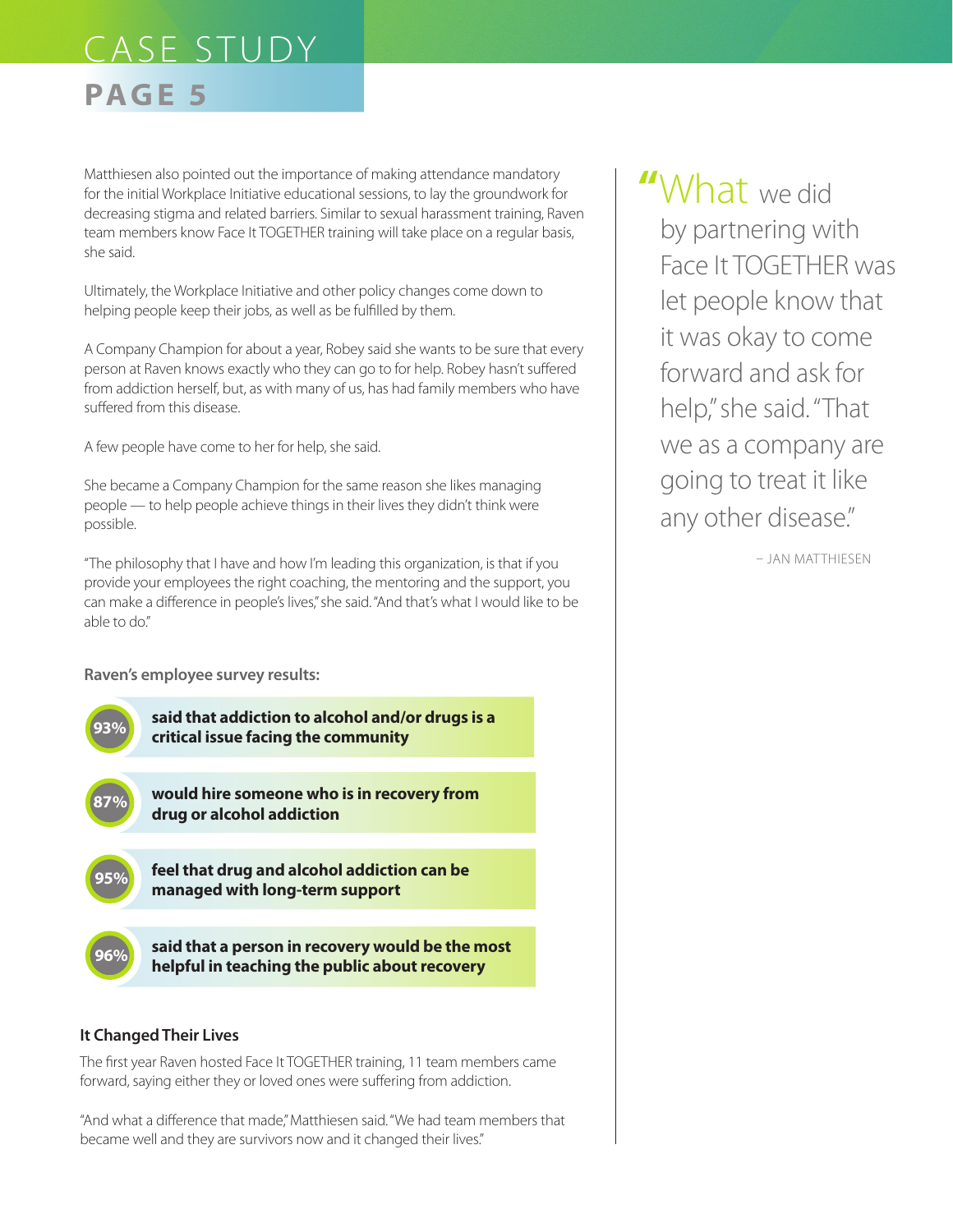# CASE STUDY **PAGE 6**

Overall, Matthiesen said the Face It TOGETHER message and mission have been received well by Raven's team members. The Workplace Initiative was implemented shortly before her start at the company.

 What struck her initially about Face It TOGETHER's message were the statistics regarding addiction in the workplace and the fact that getting well is an ongoing process, similar to other chronic diseases that require lifelong management.

Now, Matthiesen wholeheartedly believes that addiction is a disease and people who are suffering from it aren't able to just quit.

Matthiesen recalled the times when she and her sisters would tell their father to stop smoking or drinking. She said, "We didn't realize how much of an addiction and a disease it was."

Robey also has some firm beliefs in this area. She said sticking with people, ensuring they get the help they need and welcoming them back to work are all important in order to give people who are suffering peace of mind.

Stacie Schroder, a production supervisor in the Engineered Films division, has experienced this support firsthand.

Schroder was convicted of conspiracy to distribute narcotics in 2007. She was looking at a mandatory life sentence but spent a total of four years in prison after completing an intensive residential drug treatment program. After that, she lived in Glory House, a sober transitional home, for a couple of months. Although nervous about applying for a job with a felony on her record, Schroder applied and was hired in the summer of 2011.

Schroder, a fairly open person, said many people at work know about her history, which doesn't result in her being looked at any differently.

"They respect me. I'm good at what I do. I'm very efficient on my job," she said. "I know that if I keep doing what I do and I always do the next right thing this company won't look at me crazy because of my past."

#### **You End up with a Better Employee**

A Co-Worker in Recovery for about three years, Schroder has had several people come to her to talk.

"It's hard for people to ask for help, but I kind of put myself out there," she said.

Schroder also works at a non-clinical residential treatment program part-time and sponsors multiple people in 12-step meetings.

"Anything that ever has anything to do with recovery, I'm always there to help," she said. "Because I lived an awful life. I just want people to know that that's not the way we have to continue to live"

**"**We had team members that became well and they are survivors now and it changed their lives."

– Jan Matthiesen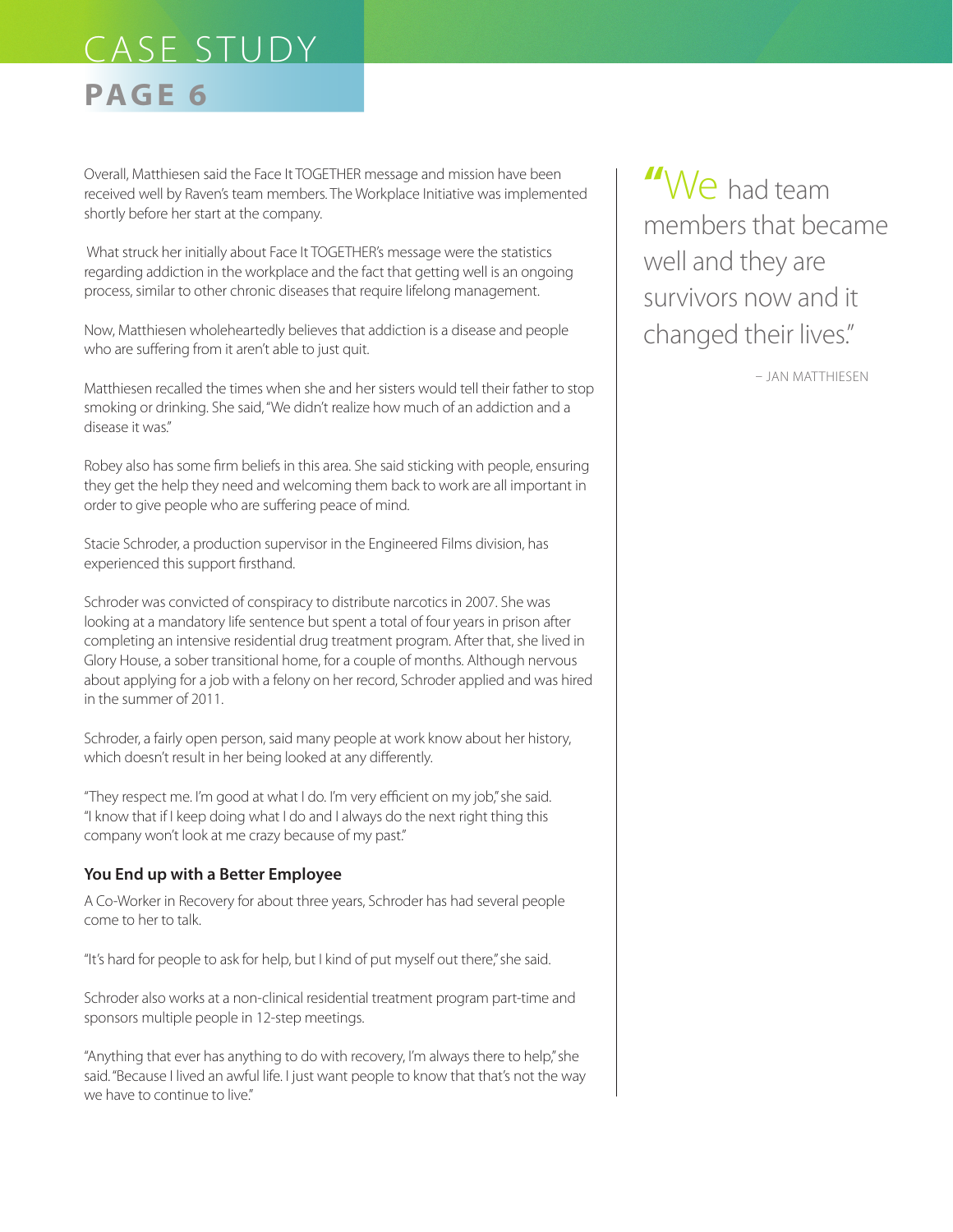## **PAGE 7**

Even though she's open about her history and plenty willing to share her story to help someone else, Schroder said it's a relief that she doesn't have to stay in her past because of stigma from management or fellow team members.

"Here I can honestly say I've never really had that," she said.

Schroder is also pleased to know that her past won't stop her from rising up at Raven, as she'd like to be a production manager or plant manager someday.

"My boss Alison knows that I'm not a stand-still kind of gal," she said, laughing. "I want to make a career at Raven. The people here are amazing and supportive."

Robey said she and Schroder have talked about her moving up multiple times, something Robey doesn't have a problem with at all. In fact, she was glad to hear that Schroder was interested, because she'd already taken note of Schroder's potential.

"It doesn't make any difference to me. It's not going to limit you, it's not going to stop you," she said of Schroder's felony.

Initially, Schroder needed a push to even apply for the temporary job at Raven. But with encouragement from a Face It TOGETHER recovery coach and help writing her resume, she gave it a shot. Since then, she's moved from a temporary worker to operator to advanced operator and finally to her position now, production supervisor.

"And today I can support myself," she said. "I have balance in my life."

Randy Stevens, a computer tester, has worked at Raven since 2007. Previously an addiction counselor for the Navy, and in recovery himself for 34 years, he has a passion for helping people and educating them on the signs and symptoms of addiction.

"I know what alcoholism does," he said. "I know how you suffer from it and I just want to share that with people and say, 'You know, there is a better life out there.' And there is"

After emailing a supervisor, Stevens officially became a Co-Worker in Recovery.

"The value is in giving them a place to go to get the help they need," he said.

There are many more resources available for those suffering from addiction than when Stevens started his recovery 34 years ago. Even so, he believes companies should continue to educate their team members on the disease, its signs and symptoms, its repercussions and the statistics associated with it.

When a company is proactive, "You end up with a better employee," he said.

**"**Today I can support myself, I have balance in my life."

– Stacie Schroder